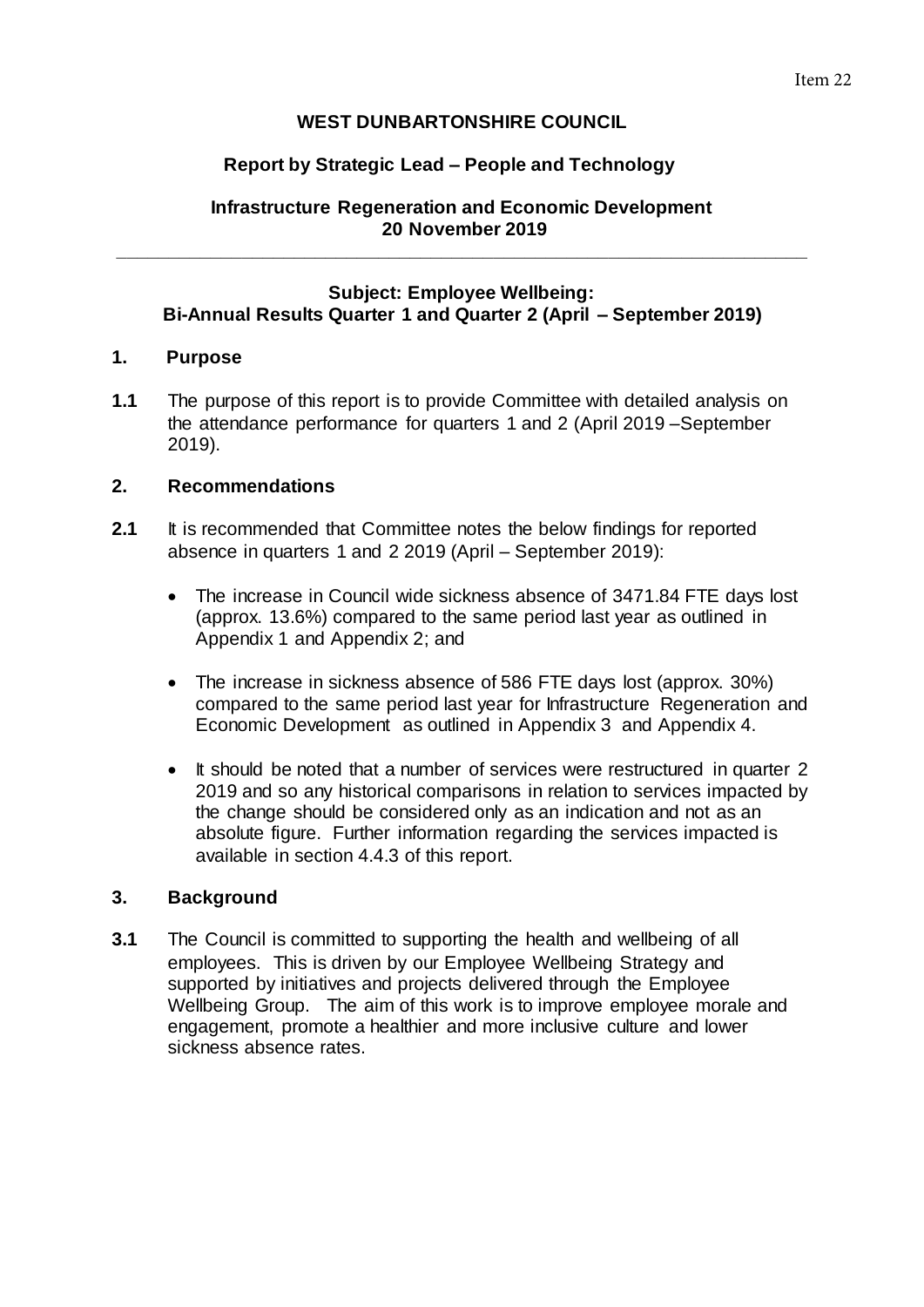## **4. Main Issues**

### **April 2019 – September 2019 Performance**

- **4.1** In quarter 1 and quarter 2, 7021.47 days were lost due to sickness absence across Infrastructure Regeneration and Economic Development . This represents an increase of 586 FTE days lost compared to the same period last year.
- **4.1.2** Table 1 details benchmarking information to enable comparison to the previous year, the service's best performance in the last 3 years is stated as is the CIPD (Chartered Institute of Personnel and Development) benchmark for the public sector. The FTE figure is shown to provide context to the scale of the service in terms of employees.
- **4.1.3** Regeneration Environment and Growth reported a lower level of sickness absence than the Council wide average in Quarter 1 but not in Quarter 2 where Council recorded 2.54 FTE days lost per employee while Regeneration Environment and Growth reported 3.15 FTE days lost. It should be noted there has been a reduction of 297.24 FTE employees as facilities management are now reported under CCCF.

| <b>Strategic Lead Area</b> | FTE as at<br>30 Sept<br>2018 | April -<br><b>Sept</b><br>2018/19 | FTE as at<br>30 Sept<br>2019 | April -<br><b>Sept</b><br>2019/20 | <b>Best Annual</b><br><b>Performanc</b><br>e | <b>Public</b><br><b>Sector</b><br><b>Benchmark</b><br>2018/19* |
|----------------------------|------------------------------|-----------------------------------|------------------------------|-----------------------------------|----------------------------------------------|----------------------------------------------------------------|
| Council Wide               | 4643.15                      | 4.78                              | 4784.47                      | 5.37                              |                                              |                                                                |
| Regeneration               |                              |                                   |                              |                                   | 10.53                                        | 8.4                                                            |
| Environment &              |                              |                                   |                              |                                   | (2016/17)                                    |                                                                |
| Growth                     | 1341.52                      | 4.79                              | 271.76                       | 5.23                              |                                              |                                                                |

Table 1 – Benchmarking Information including average FTE days lost per FTE employee

**4.1.4** Table 2 details the variance in reported sickness absence levels between 2018/19 and 2019/20. Whilst the total number of FTE days lost in Regeneration and Growth hasn't increased as much as the Council wide figure in percentage terms, a significant increase has still been reported.

Table 2 – Variance in days lost due to sickness absence

| <b>Strategic Lead</b><br>Area                               | <b>Total FTE</b><br>days April<br>- Sept<br>18/19 | <b>Total FTE</b><br>days lost<br><b>April - Sept</b><br>19/20 | Variance in<br><b>April - Sept</b><br>18/19 vs<br><b>April - Sept</b><br>19/20 (%)* | <b>Variance April - Sept</b><br>18/19 vs April - Sept 19/20<br>(total FTE days lost) |
|-------------------------------------------------------------|---------------------------------------------------|---------------------------------------------------------------|-------------------------------------------------------------------------------------|--------------------------------------------------------------------------------------|
| Council Wide                                                | 22127.23                                          | 25599.07                                                      | 13.56%                                                                              | 3471.84                                                                              |
| Infrastructure<br>Regeneration &<br>Economic<br>Development | 6435.30                                           | 7021.47                                                       | 8.35%                                                                               | 586.16                                                                               |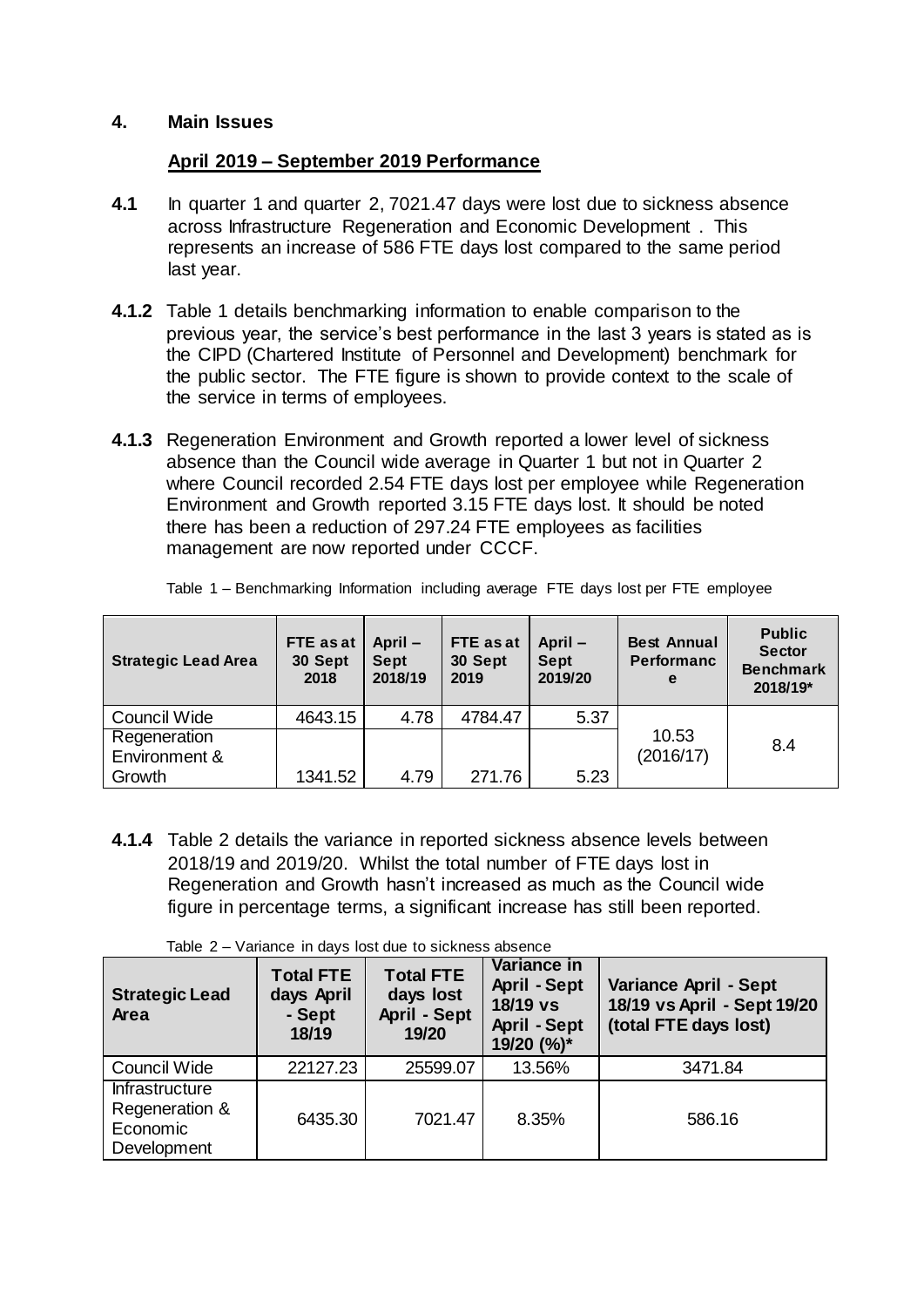### **4.2** Absence Reasons – Service Performance

- **4.2.1** Appendix 1 and 2 provide a detailed breakdown of the reasons for absence Council Wide.
- **4.2.2** Table 3 below shows the top 3 reasons for absence in quarters 1 and 2 for the area covered by this report and compares these to the Council Wide results for the same period.
- **4.2.3** The top 3 reasons for absence in Regeneration Environment and Growth are Minor illness, Acute Medical Conditions and Personal Stress conditions. This is similar and reflects the top 3 reasons for absence Council wide.
- **4.2.4** Personal stress has replaced Musculo-Skeletal Injuries in the top 3 reasons for absences Council wide and in Regeneration Environment and Growth. In order to support employees who experience personal stress, the Employee Wellbeing Group continues to have a particular focus on mental health and wellbeing. Further information on the key activities being undertaken can be found in section 4.7 of this report.

|                                                                    | <b>Reason</b>           | $\frac{0}{0}$ | Reason                         | $\frac{0}{0}$ | Reason                         | $\frac{9}{6}$ |
|--------------------------------------------------------------------|-------------------------|---------------|--------------------------------|---------------|--------------------------------|---------------|
| <b>Council Wide</b>                                                | Minor<br><b>Illness</b> | 21.40%        | Acute<br>Medical<br>Conditions | 21.10%        | Personal<br><b>Stress</b>      | 15.50%        |
| <b>Infrastructure</b><br>Regeneration &<br>Economic<br>Development | Minor<br><b>Illness</b> | 21.39%        | Acute<br>Medical<br>Conditions | 21.13%        | Acute<br>Medical<br>Conditions | 14.92%        |

Table 3 – Reasons analysis – Service performances

Absence Duration – Service Performance

**4.3** Table 4 shows the duration profile for Regeneration Environment and Growth and compares to the overall Council-wide duration profile. Long term absence accounts for approximately 78% of Council-wide absence for quarters 1 and 2, which is a significant increase compared to the same period in the previous year. Regeneration Environment and Growth also reports 78% of absences being long term which is also an increase compared to the same period last year. This is also illustrated in Appendix 3 and 4 and illustrates that the absences can be attributed to a number of long term cases linked to personal stress and acute medical conditions.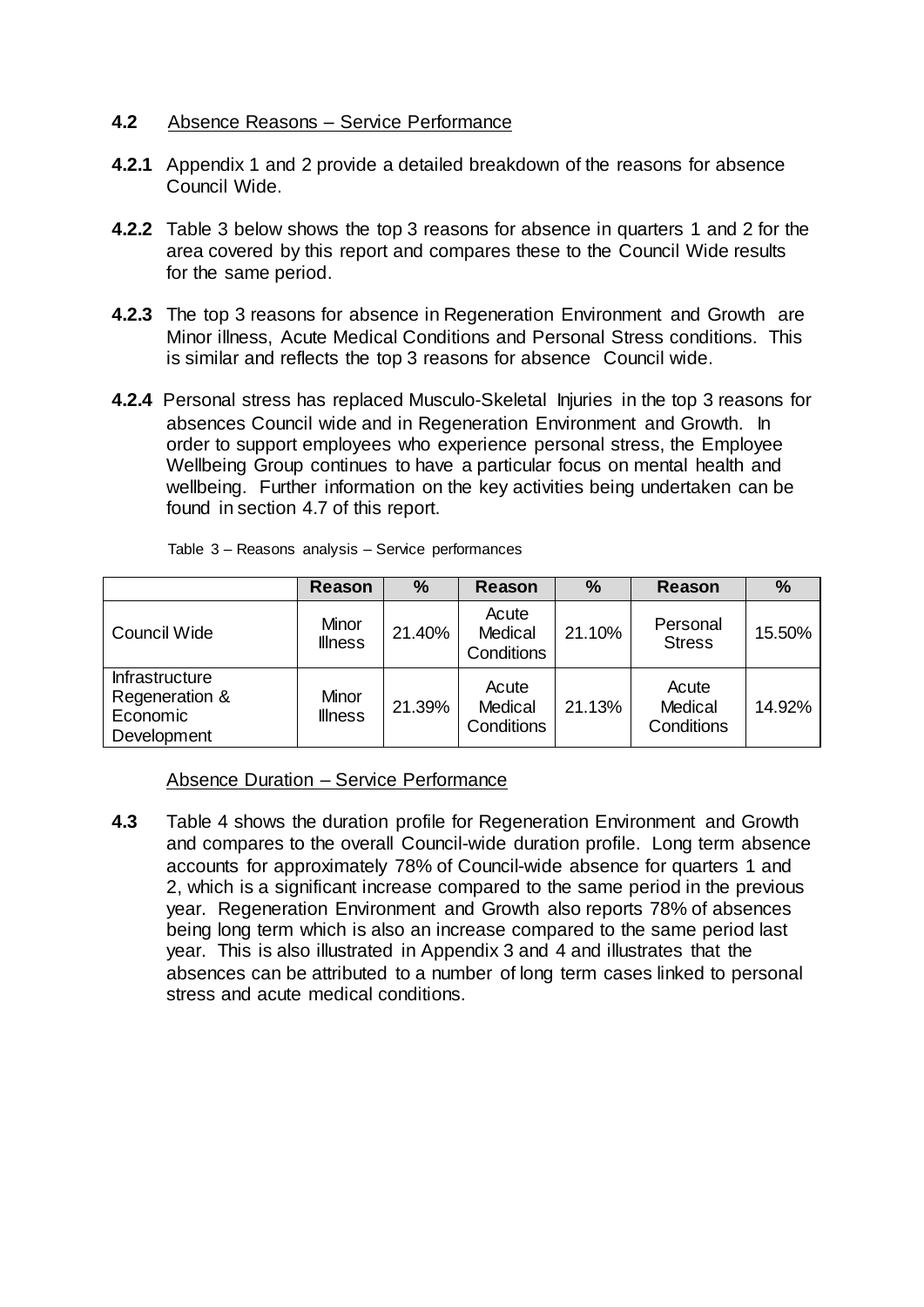Table 4 – Duration analysis – Service performances

|                                      | <b>April - Sept 18/19</b>                    |                                      | April - Sept 19/20                           |                                             |  |
|--------------------------------------|----------------------------------------------|--------------------------------------|----------------------------------------------|---------------------------------------------|--|
|                                      | <b>Short Term (%</b><br>of total<br>absence) | Long Term (%<br>of total<br>absence) | <b>Short Term</b><br>(% of total<br>absence) | <b>Long Term</b><br>(% of total<br>absence) |  |
| Council Wide                         | 30%                                          | 70%                                  | 22%                                          | 78%                                         |  |
| Regeneration Environment &<br>Growth | 24%                                          | 76%                                  | 22%                                          | 78%                                         |  |

# **April – September 2019 Council-wide Performance**

**4.4.1** Chart 1 below shows that, in quarters 1 and 2, the Council's absence performance deteriorated by approx. 11% compared to the same period in the previous year. Based on historic performance it is likely that absence levels will continue to increase during quarter 3 and potentially decrease again in quarter 4. However, given the higher levels of absence in the first half of 2019/20, it is likely that the total absence levels for 2019/20 will be higher than in previous years.



- **4.4.2** Table 5 shows absence levels for quarters 1 and 2 (2019/20), by Strategic Lead Area, and associated bi-annual figures for 2019/20 to allow comparison. Please note that the FTE days lost per FTE employee which is reported for each Strategic Lead Area is based on where employees were located as at 30 September 2019.
- **4.4.3** It should be noted that a restructure took place in quarter 1 2019 and as such a number of services either moved to another Strategic Lead area or are now reported as a stand alone service. As such any historical comparisons in relation to these services should only be considered as an indication.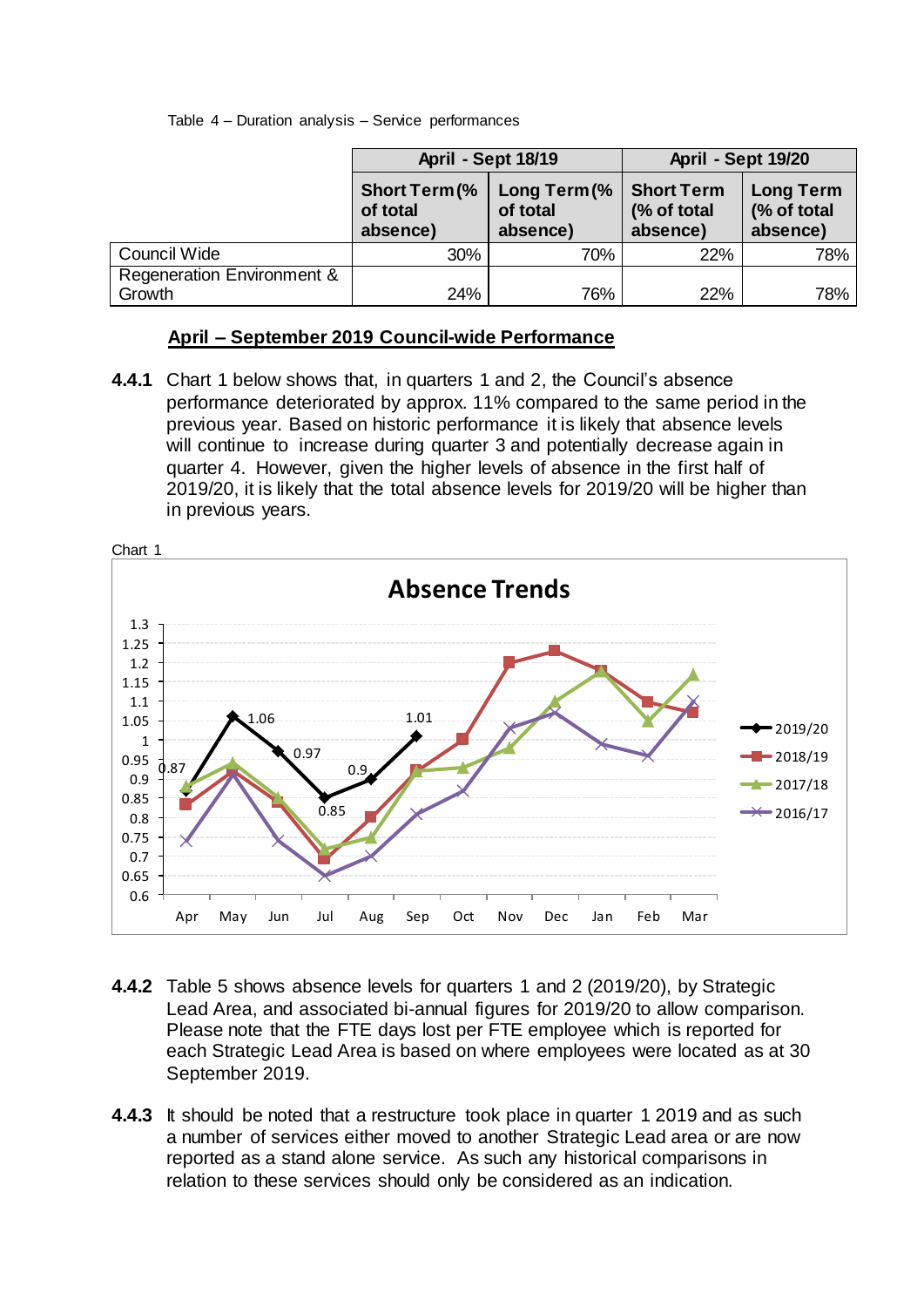|  |  |  |  |  |  |  |  |  |  |  |  | Table 5 - Total FTE days lost April - Sept 2019 and levels of Variance |
|--|--|--|--|--|--|--|--|--|--|--|--|------------------------------------------------------------------------|
|--|--|--|--|--|--|--|--|--|--|--|--|------------------------------------------------------------------------|

| <b>Strategic Lead</b><br>Area                                           | <b>Total FTE</b><br>days April<br>- Sept<br>18/19 | <b>Total FTE</b><br>days lost<br><b>April - Sept</b><br>19/20 | Variance in April -<br>Sept 18/19 vs April -<br>Sept 19/20 (%)* | Variance April -<br><b>Sept 18/19 vs</b><br>April - Sept 19/20<br>(total FTE days<br>lost) |
|-------------------------------------------------------------------------|---------------------------------------------------|---------------------------------------------------------------|-----------------------------------------------------------------|--------------------------------------------------------------------------------------------|
| Council Wide                                                            | 22127.23                                          | 25599.07                                                      | 13.56%                                                          | 3471.84                                                                                    |
| People &<br>Technology                                                  | 141.35                                            | 99.87                                                         | $-41.53%$                                                       | $-41.48$                                                                                   |
| Regulatory                                                              | 180.38                                            | 95.41                                                         | -89.06%                                                         | $-84.97$                                                                                   |
| Resources                                                               | 1004.35                                           | 1334.23                                                       | 24.72%                                                          | 329.88                                                                                     |
| <b>Chief Exec Office</b><br>Total                                       | <b>NA</b>                                         | 785.91*                                                       | <b>NA</b>                                                       | <b>NA</b>                                                                                  |
| Child Healthcare &<br>Criminal Justice                                  | 1797.83                                           | 1789.36                                                       | $-0.47%$                                                        | $-8.47$                                                                                    |
| Community Health &<br>Care                                              | 6824.65                                           | 8831.06                                                       | 22.72%                                                          | 2006.41                                                                                    |
| Finance &<br><b>Resources</b>                                           | 0                                                 | 0                                                             | 0.00%                                                           | 0                                                                                          |
| Mental Health,<br>Addiction & Learning<br><b>Disabilities</b>           | 928.03                                            | 895.86                                                        | $-3.59%$                                                        | $-32.17$                                                                                   |
| Strategy, Planning &<br>Health Improvement                              | 28.23                                             | 184.11                                                        | 84.67%                                                          | 155.88                                                                                     |
| <b>HSCP Total</b>                                                       | 9599.29                                           | 11700.39                                                      | 17.96%                                                          | 2101.1                                                                                     |
| Environment &<br>Neighbourhood                                          | 3202.58                                           | 2873.04                                                       | $-11.47%$                                                       | $-329.54$                                                                                  |
| Housing &<br>Employability                                              | 1027.82                                           | 1144.49                                                       | 10.19%                                                          | 116.67                                                                                     |
| Regeneration                                                            | 2204.91                                           | 2782.07                                                       | 20.75%                                                          | 577.16                                                                                     |
| Roads &<br>Transportation                                               | <b>NA</b>                                         | 221.87**                                                      | <b>NA</b>                                                       | <b>NA</b>                                                                                  |
| Regeneration,<br>Environment &<br>Growth Total                          | 6435.31                                           | 7021.47                                                       | 8.35%                                                           | 586.16                                                                                     |
| Strategic<br>Management                                                 | 0                                                 | 6.94                                                          | 100.00%                                                         | 6.94                                                                                       |
| Strategic                                                               |                                                   |                                                               | 100.00%                                                         | 6.94                                                                                       |
| Management Total                                                        | $\pmb{0}$                                         | 6.94                                                          |                                                                 |                                                                                            |
| <b>CCCF</b><br><b>Education Learning</b>                                | 586.37                                            | 876.56                                                        | 33.11%                                                          | 290.19                                                                                     |
| & Attainment<br>(Support Staff)                                         | 2311.11                                           | 2658.85                                                       | 13.08%                                                          | 347.74                                                                                     |
| Resources (Pro)                                                         | <b>NA</b>                                         | $8.73***$                                                     | <b>NA</b>                                                       | <b>NA</b>                                                                                  |
| Transformation &<br><b>Public Service</b><br>Reform (Excl.<br>Teachers) | 4223.56                                           | 4287.73                                                       | 1.50%                                                           | 64.17                                                                                      |
| <b>Local Government</b><br><b>Employees Total</b>                       | 20258.16                                          | 23892.2                                                       | 15.21%                                                          | 3634.04                                                                                    |
| Transformation &<br><b>Public Service</b><br>Reform (Teachers)          | 1869.08                                           | 1706.81                                                       | $-9.51%$                                                        | $-162.27$                                                                                  |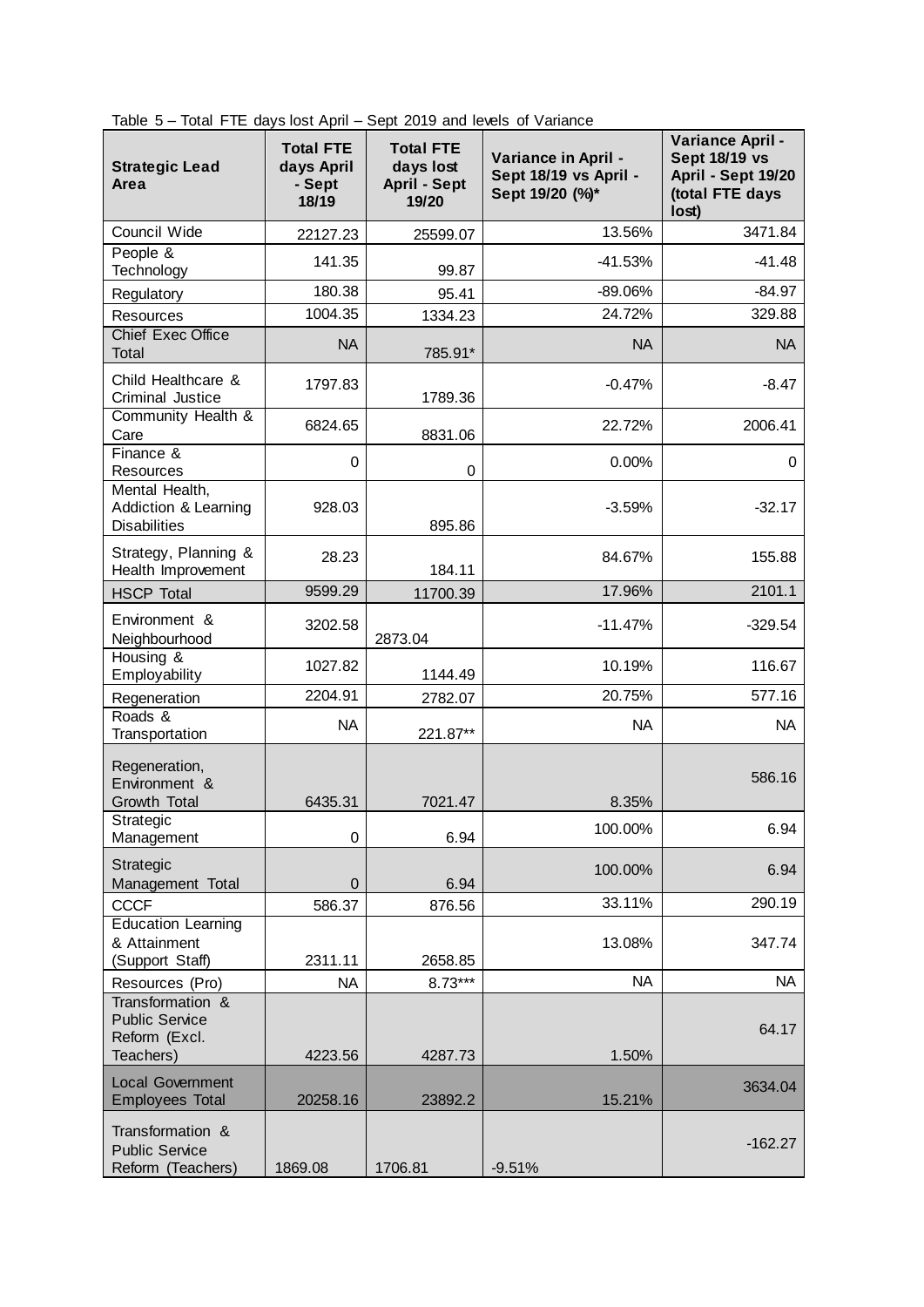\*Please note that in quarter 1these services reported as part Transformation & Public Service Reform and so the data provided for the Chief Exec Office total is in relation to quarter 2 2019 only.

\*\*Please note that in quarter 1 Roads and Transportation reported as part of Environment & Neighbourhood and so the data provided for this service is in relation to quarter 2 2019 only.

\*\*\*Please note that in quarter 1 Procurement reported as part of Resources and so the data provided is in relation to quarter 2 only.

### Employee Wellbeing Group

- **4.5** The Employee Wellbeing Group continues to make progress through wellbeing initiatives, employee support mechanisms and working with trade unions and local partners to identify and address areas for improvement. Updates on progress are reported to Performance and Monitoring Group on a monthly basis. Actions which have been completed since the last report to this Committee in May 2019, or which are currently being progressed, include the following:
	- Regular meetings for both the Manager's group for Employee Wellbeing and the Wellbeing Advocates group have been established and are taking place on a quarterly basis. These groups look ahead to the Employee Wellbeing theme for the next quarter and work together to identify appropriate actions in support of the theme.
	- Throughout quarter 1 and 2 a number of activities took place including an Employee Wellbeing Information Event during which support providers displayed stalls, employees had an opportunity to participate in health checks and learn more about the Employee Supports available. This was well attended and a follow up event is currently being planned for Senior Management.
	- A range of communications were shared with employees highlighting the learning and development opportunities available including a range of opportunities linked to the digital transformation agenda such as Outlook and Excel training.
	- A new Menopause guidance document was launched to support employees and managers which was followed up with training intended to raise awareness about the impact of the menopause, this was delivered in conjunction with the Trade Union Learning Fund.
	- The Disability Passport Guidance was launched; this replaces the Tailored Adjustment guidance and provides employees and managers with guidance regarding how to support employees who have a disability.
	- A range of promotional communications were shared to highlight the importance of physical activity including walks in Levengrove Park, the Cycle to Work scheme and a summer walking challenge.
	- West Dunbartonshire Leisure Trust continued their regular visits to Council premises to promote their discounted membership deals for Council employees and carry out health checks.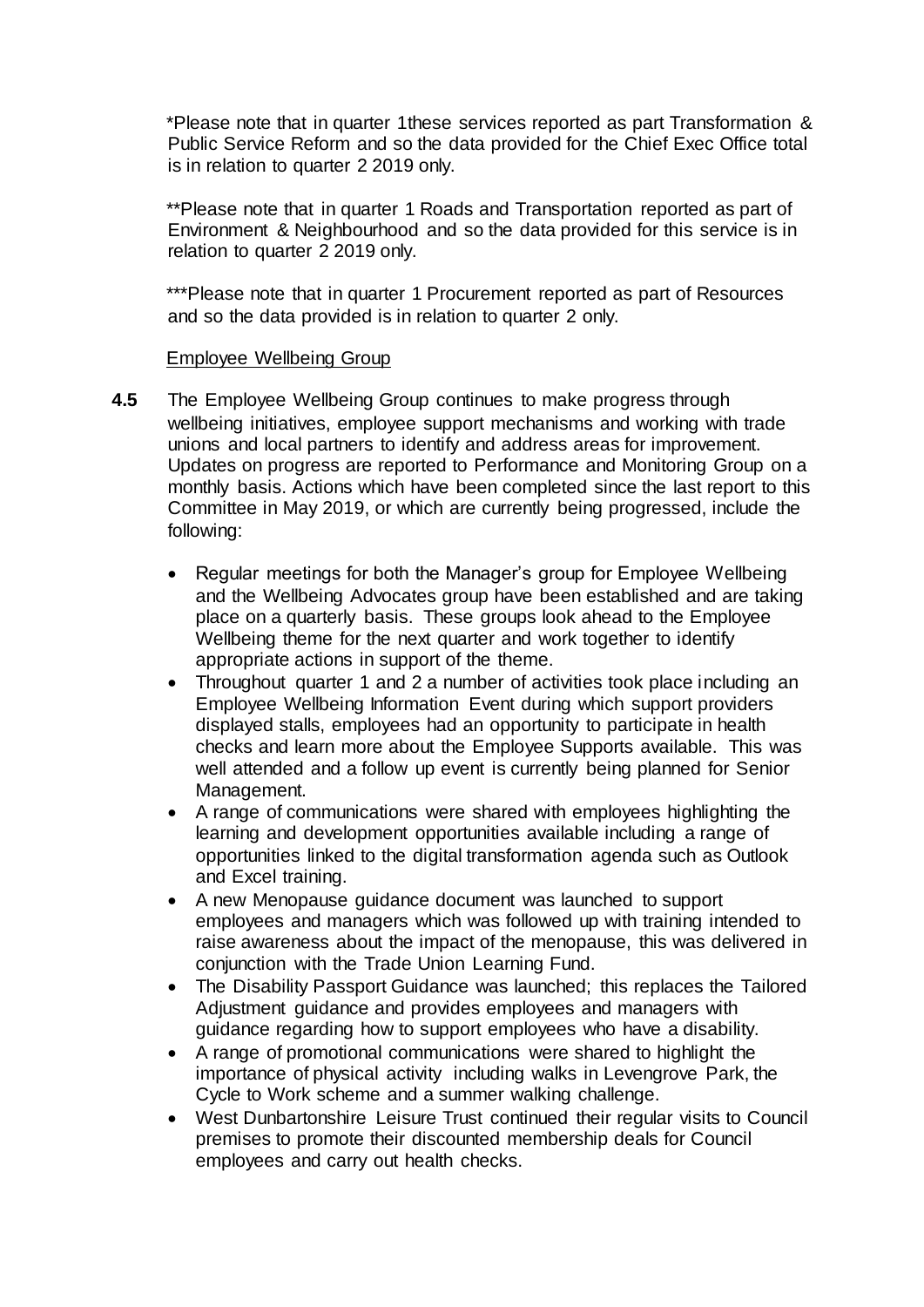- The pilot project with Headtorch has continued with selected groups of employees and managers receiving training on mental health awareness.
- The Council's submission for Healthy Working Lives Award was successful and the Gold standard award has been maintained.
- A number of communications were shared during Suicide Prevention week to highlight the support available to employees in relation to mental health. This included additional resources that have been added to the Employee Wellbeing Intranet pages for advice on mental health and financial wellbeing.
- Training sessions designed to raise awareness of mental health were delivered in conjunction with the Trade Union Learning Fund
- Further developments have taken place to enhance the functionality of HR21; this marked the start of a programme of work to automate the administration of sickness absence reporting for managers where possible. This work will continue into quarter 3 and 4.
- A review of the current Attendance Management policy is underway in conjunction with Trade Union colleagues; the aim of the review is to ensure that the policy is as supportive as possible and a communication plan to support the roll out is currently being developed.
- Following a review, HR data used to inform workforce planning and supporting managers with attendance management is now being used to better effect.
- The Council was awarded the Gold Award for the support provided to Reservists and their family
- Following a tendering exercise, a new provider was secured for the provision of the Employee Counselling Service. The change in provider took effect in September and a range of communications were shared with employees and management to inform them of the change.

# **5. People Implications**

**5.1** Effective and robust management of absence can have a positive impact upon employees, promoting early return to good health and work. The results for April – September 2019 indicate a deterioration for the area covered by this Committee. However, levels remain below the Council average. The service is engaged with the Employee Wellbeing Group and is committed to supporting employee wellbeing through the implementation of actions developed through the group.

## **6. Financial and Procurement Implications**

**6.1** Based on the estimated cost of a day's absence of £138, table 8 provides the estimated cost of absence across the Council and the Strategic Lead area. This does not include any associated costs such as cover or overtime. Table 8 – Cost of absence

| <b>Strategic Lead Area</b>           | April - September 19/20 Cost (approx.) |
|--------------------------------------|----------------------------------------|
| Council Wide                         | £3,053,558                             |
| Regeneration Environment &<br>Growth | £968,963                               |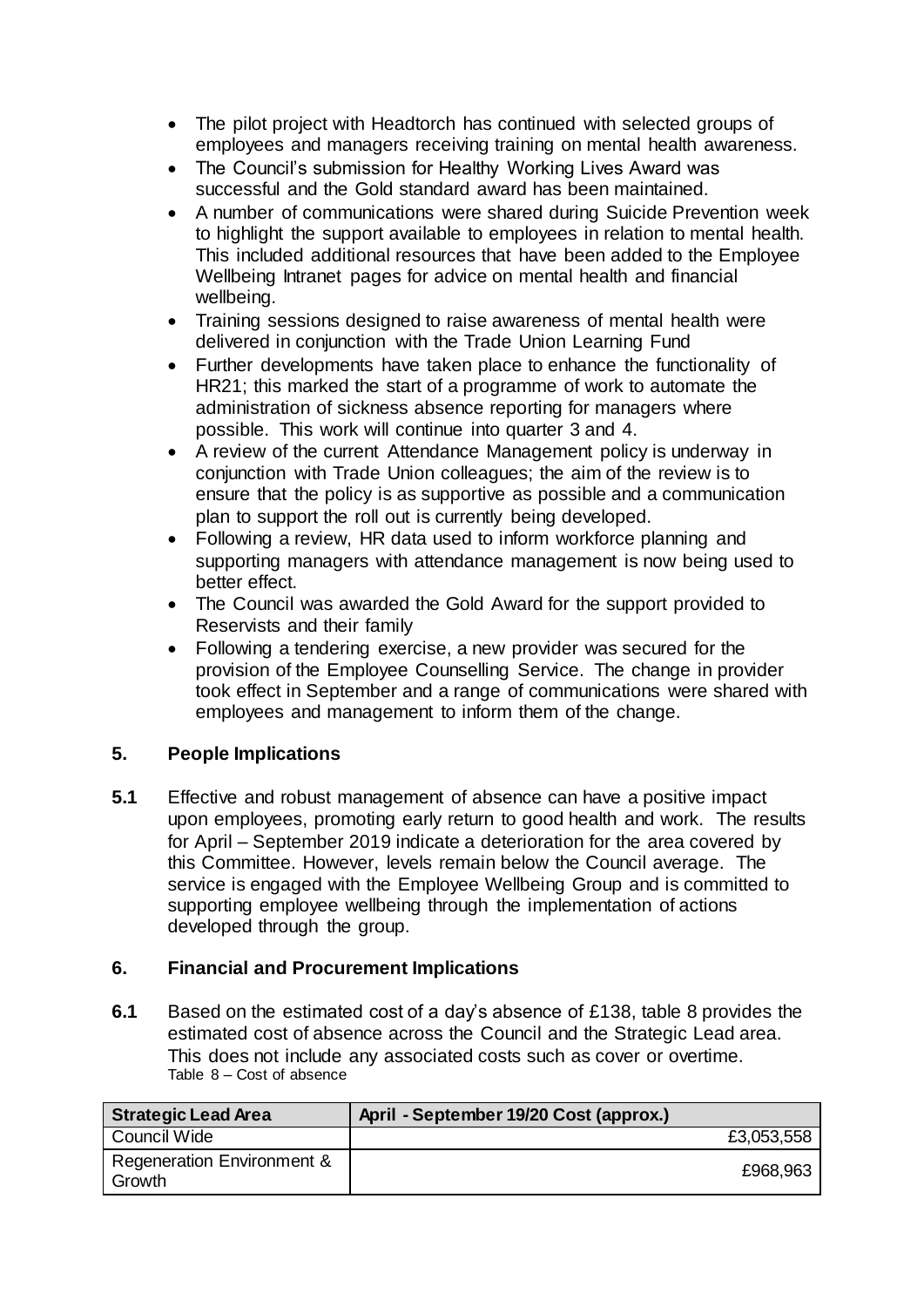# **6.2** There are no procurement implications.

## **7. Risk Analysis**

- **7.1** There is a risk that managers do not fulfil their role and comply with the policy and in turn Council-wide absence continues to increase.
- **7.2** While it is evident in many instances that the necessary and proactive steps are being undertaken, such as early referral to occupational health, there is still a significant amount of work to do to continue to reduce absence.
- **7.3** Without maintaining and continuing to improve attendance there continues to be a risk of detrimental impact on service delivery, loss of productivity and reduced team performance.

## **8. Equalities Impact Assessment (EIA)**

**8.1** This report is for noting only, therefore no EIA is required. Any associated policies are subject to Equalities Impact Screening and Assessment if required.

### **9. Consultation**

**9.1** Consultation is on-going with trades unions in the main through the Wellbeing Group, the local Joint Consultative Committees, Convenor meetings and, for more strategic matters, through Joint Consultative Forum.

#### **10. Strategic Assessment**

\_\_\_\_\_\_\_\_\_\_\_\_\_\_\_\_\_\_\_\_\_\_\_\_

**10.1** Effective attendance management will support the Council's aim to make best use of both financial and human resources resulting in a positive impact upon service provision.

**Victoria Rogers Strategic Lead People and Technology Date: 9 October 2019**